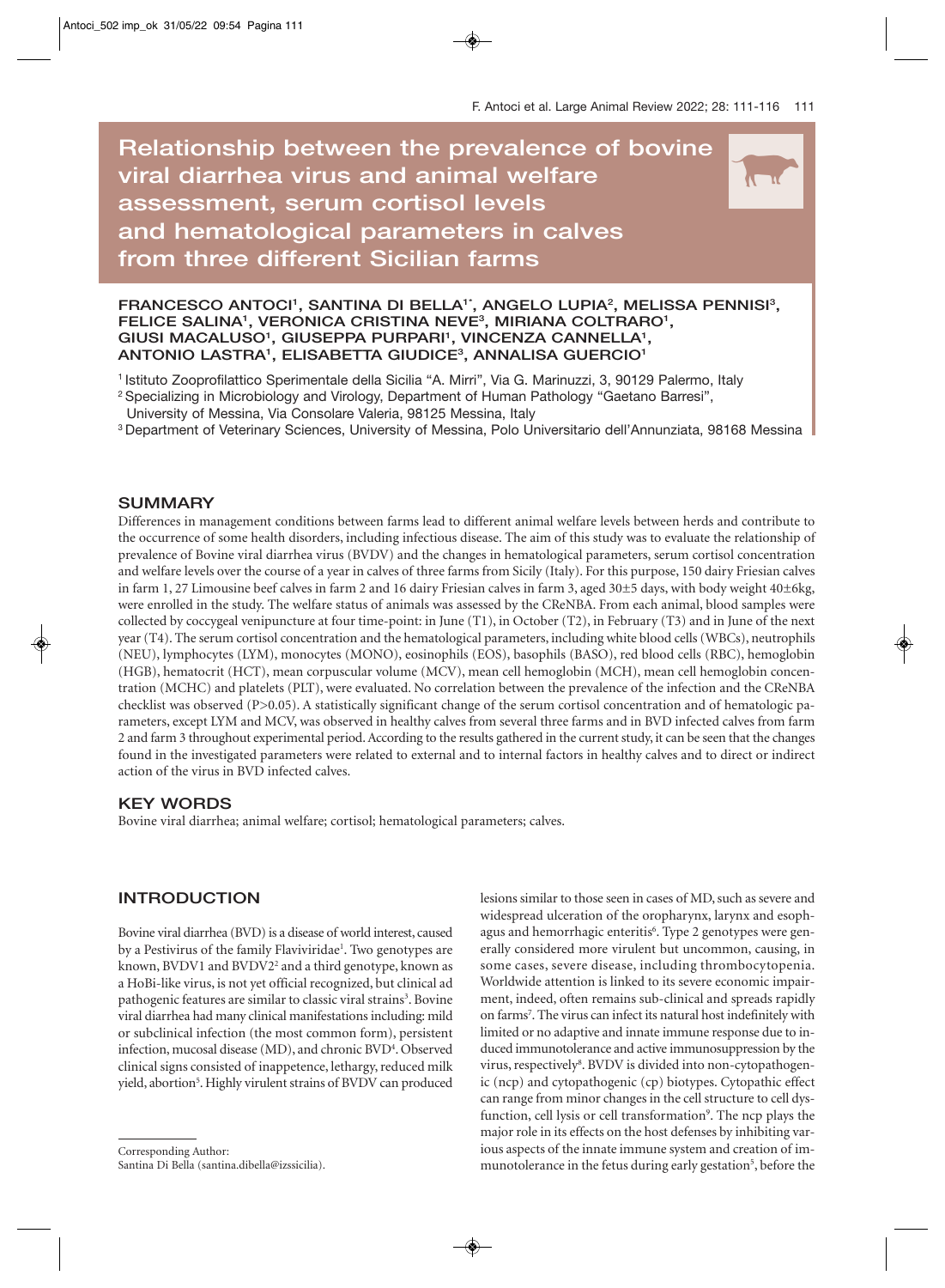fetus becomes immunocompetent<sup>10</sup>. Consequently, the fetus becomes immunotolerant to the virus and does not produce antibodies to it. At birth, persistently infected calves have constant viremia and serve as natural reservoirs of the virus<sup>11</sup>. Thus, they and will sustain viral replication and excretion for the rest of their lives<sup>11</sup>. Also, BVDV infection is established by inhalation, with viral replication initially in the oronasal mucosa and oropharyngeal lymphoid tissue. Viral replication and subsequent dissemination throughout the body continues in cells in lymphoid tissues, in circulating leucocytes in blood and in the bone marrow12. Viruses can result in bone marrow failure by one or more of three mechanisms: the direct inhibition or cytotoxicity of hematopoietic progenitor cells or marrow stromal cells required for hematopoiesis, or stimulated production of cytokines or of cytotoxic lymphocytes that inhibit the production or destroy hematopoietic cells<sup>13</sup>.

Worldwide attention is linked to its severe impairment to animal health care and well-being<sup>7</sup>. Infectious diseases compromise hosts immune system and can affect several homeostatic function and well-being status<sup>14</sup>. Nowadays, the interest in farm animal welfare status is increasing. In particular, for farmed animals, such as cattle, health and biological functioning are often prioritized. Despite the action of homeostatic mechanisms to maintain blood parameters within physiologic levels, changes in metabolites and hormones occur during peculiar life phases of farm animals<sup>15-18</sup>. The level of animal welfare in the three farms has been calculated through the application of the CReNBA checklist. The Welfare Quality protocols of calves is divided into four essential principles of welfare: good feeding, good housing, good health and appropriate behavior<sup>19</sup>. Differences in management conditions between farms lead to different welfare levels between herds<sup>20</sup> and contribute to the occurrence of some health disorders, including infectious disease<sup>21</sup>.

The aim of this study was to evaluate the relationship of prevalence of BVDV and the changes in hematological parameters, serum cortisol concentration and welfare levels over the course of a year in calves of three farms from Sicily.

# **MATERIALS AND METHODS**

#### **Animal and experimental design**

The study was carried out on three calves' farms, located in Ragusa, Sicily, Italy (latitude 36°55'45"48 N, longitude 14°43'4"80 E, altitude 540mt above sea level). A total of 193 beef calves (150 dairy Friesian calves in farm 1, 27 Limousine beef calves in farm 2 and 16 dairy Friesian calves in farm 3), aged 30±5 days, with body weight 40±6kg, were enrolled in the study.

On all farms, calves were housed in barns with access to a grazing area at least 10 hours a day. They were fed a balanced diet daily (fodder, hay and silage) and water was available *ad libitum*.

All calves were subjected to a clinical exam and were controlled daily for clinical signs of disease. At enrollment animals were tested for bovine viral diarrhea (BVD) disease. Different prevalence of infection was found among the farms with 0.7% of prevalence of infection in farm 1 (1 positive calves out of 150 calves), 18.5% of prevalence of infection in farm 2 (5 positive calves out of 27 calves) and 12.5% of prevalence of infection in farm 3 (2 two positive calves out of 16 calves).

The CReNBA method was used for the assessment of the qual-

ity of animal welfare maintained on each farm. The checklist provides a 360° view of the farm by the scores assigned to explicit criteria. The evaluators are qualified veterinarians who take a specific training course. Structural, managerial and biosecurity aspects contribute to determining the final score of the production enterprise, together with the evidence of the animals' ability to adapt to the environment. The checklist is composed of five areas of investigation: Area A "Farm management and personnel", Area B "Facilities and equipment", Area C "Animal-based measures" for carrying out the assessment of the risk and of the consequent negative effects on calves, Area D "Biosecurity", Area E "Inspection of microclimatic environmental conditions and alarm systems" in the event of serious negative events (e.g. fire), for a total of 90 items. The score for each item was put into the appropriate database created by CReNBA (http://benessereruminanti.izsler.it), and then a score for each macro-area and an overall score for the farm was obtained. Certification of "Animal Welfare and Biosecurity Assessment" inspected status by CReNBA is the end of the procedure. The score ranges from 0 to 100 and identifies general welfare conditions of the herd, bracketing scores into "unclassified", "acceptable", "enhanced" and "excellent" categories. The protocol of this study was carried out in accordance with the standards recommended by the *Guide for the Care and Use of Laboratory Animals* and Directive 2010/63/EU.

#### **Blood sampling and laboratory analysis**

Throughout one year, from each animal, blood samples were collected in June (T1), October (T2), February (T3) and in June of next year (T4). From each animal, two blood samples were collected by means of coccygeal venipuncture into one vacutainer tube containing EDTA and in into one tube with clot activator. The blood samples were placed in refrigerated bags and transported to the laboratory for analysis. Upon arrival to the laboratory, EDTA whole blood samples were processed within 2 hours by means of an automated hematology analyzer (HeCo Vet C; SEAC, Florence, Italy) for the evaluation of complete blood count including white blood cells (WBCs), red blood cells (RBCs), hematocrit (Hct), hemoglobin (Hb), mean corpuscular hemoglobin (MCH), mean corpuscular hemoglobin concentration (MCHC), mean corpuscular volume (MCV) and platelets (PLTs). Leukocyte identification and counting was performed on all whole blood samples by manual analysis. Specifically, two peripheral blood smears were performed for each sample and, after air drying, the obtained blood smears were stained through Dif-Stain kit (Titolchimica srl, Rome, Italy). The same laboratory professional has later performed the microscopic analysis of blood smears by using an optical microscope (Nikon Eclipse e200; Nikon Instruments Europe BV, Amsterdam, The Netherlands). A manual 200-cell differential count was performed on each blood smear. For each animal, the leukocyte differential count was calculated by averaging of the data recorded from each blood smear of the same sample. The blood samples collected into tube with clot activator were allowed to clot overnight at 4°C before centrifuged at 1000g for 20 minutes at 2-8°C. The obtained sera were analyzed to assess the concentration of cortisol using an ELISA kit specific for ovine species (Cortisol ELISA kit, Elabscience Biotechnology Inc. Kampenhout, Belgium) by means of a microwell plate reader (Sirio, SEAC, Florence, Italy). All calibrators and samples were run in duplicate and samples exhibit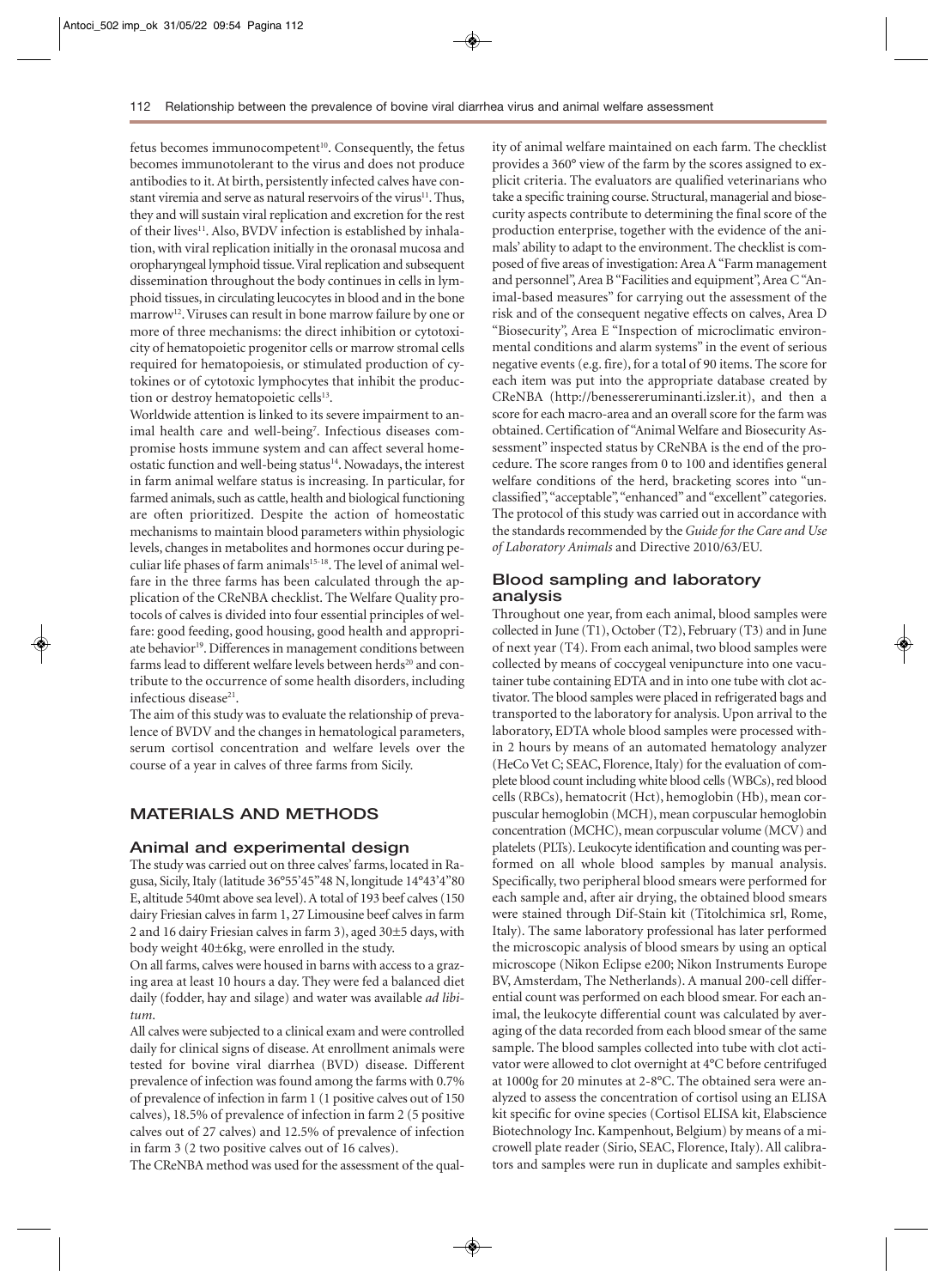ed parallel displacement to the standard curve for both ELISA analyses. Both the intra- and the inter-assay coefficients of variation were of <10%.*2.3* 

### **Statistical analysis**

All data were expressed as mean ± standard deviation (SD). The obtained data were analyzed for normal distribution by Kolmogorov-Smirnov test. Data obtained from healthy calves of each farm and from BVD infected calves from farms 2 and 3 resulted normally distributed (P>0.05,) and parametric analysis was applied to assess the influence of sampling time. In particular, one-way analysis of variance (ANOVA) for repeated measure was applied and Bonferroni test was performed for post hoc comparison. Data obtained from BVD infected calves from farm 1 did not pass the normality test (P<0.05) and

Kruskal-Wallis test followed by Dunn's multiple comparison test were applied to assess the effect of sampling time. P<0.05 was considered statistically significant. The correlation between BVD prevalence of infection in three farms and animal welfare assessment areas was studied by Pearson's correlation test. Data were analyzed using statistical software Prism v.5.00 (Graphpad Software Ldt, USA, 2003).

### **RESULTS**

All three tested farms reached an overall animal welfare score greater than 60%, the specific results of welfare assessment Areas in the three farms are showed in Table 1. The prevalence of BVD infection resulted no correlated with animal welfare

**Table 1** - Mean values ± standard deviation (±SD) of hematological parameters obtained at June (T1), October (T2), February (T3) and June of next year (T4) in healthy calves of the three farms (farm1, farm2 and farm3). Significant effect of time (P<0.05): <sup>a</sup>vs T1; <sup>b</sup>vs T2; <sup>c</sup>vs T3; dvs T4.

| <b>Hematological Parameters</b> | Farms          | <b>Experimental period</b>      |                             |                              |                       |
|---------------------------------|----------------|---------------------------------|-----------------------------|------------------------------|-----------------------|
|                                 |                | T1                              | T <sub>2</sub>              | T <sub>3</sub>               | T <sub>4</sub>        |
| RBC (10 <sup>6</sup> /µl)       | $\mathbf{1}$   | $5.97 \pm 0.6$                  | $6.66 \pm 0.2^{a,c,d}$      | $6.15 \pm 0.5$               | $5.85 \pm 0.4$        |
|                                 | $\overline{2}$ | $6.77 \pm 0.8$                  | $6.23 \pm 0.7$              | $5.87 \pm 0.46$              | $5.97 \pm 0.7$        |
|                                 | 3              | $5.12 \pm 0.9$                  | $5.00 \pm 0.6$ <sup>c</sup> | $5.99 + 0.5$                 | $5.64 \pm 0.8$        |
| HGB (g/dl)                      | $\mathbf{1}$   | $9.97 + 1.4$                    | $11.27 \pm 0.5$             | $10.38 + 0.6$                | $10.55 \pm 0.8$       |
|                                 | $\overline{2}$ | $11.43 \pm 1.1$ c,d             | $11.2 \pm 0.8$ <sup>c</sup> | $10.31 \pm 0.4$              | $10.15 \pm 0.7$       |
|                                 | 3              | $10.01 \pm 1.3$                 | $10.36 \pm 0.9$             | $11.89 \pm 0.5$              | $10.70 \pm 1.1$       |
| HCT (%)                         | $\mathbf{1}$   | $24.48 \pm 3.6$                 | $25.45 \pm 1.2$             | $23.92 \pm 1.5$              | $23.48 \pm 1.9$       |
|                                 | $\overline{c}$ | 28.18±2.6b,c,d                  | $25.02 \pm 1.9$             | $23.60 \pm 0.9$              | $24.95 \pm 1.3$       |
|                                 | 3              | $22.93 \pm 3.6$                 | $22.27 \pm 2.3$             | 27.66±1.4a,b                 | $24.49 \pm 2.7$       |
| MCV (fl)                        | $\mathbf{1}$   | $41.05 \pm 4.1$                 | $38.28 \pm 2.2$             | $38.93 \pm 1.5$              | $40.15 \pm 2.1$       |
|                                 | $\overline{c}$ | $41.92 \pm 3.9$                 | $40.38 \pm 3.1$             | $40.42 \pm 2.6$              | $43.08 \pm 1.4$       |
|                                 | 3              | $45.1 \pm 2.8$                  | $44.74 \pm 2.4$             | $46.34 \pm 2.3$              | $43.60 \pm 1.6$       |
| MCH(pq)                         | $\mathbf{1}$   | $16.72 \pm 1.7$ <sup>d</sup>    | $16.93 \pm 0.8$             | $16.9 \pm 0.7$               | $18.07 \pm 0.9$       |
|                                 | $\overline{2}$ | $17 + 1.6$                      | $18.08 \pm 1.6$             | $17.62 \pm 1.2$              | $17.13 \pm 0.7$       |
|                                 | 3              | $19.8 + 1.7$                    | $20.84 \pm 1.4$             | $19.94 \pm 1.2$              | $19.07 \pm 0.9$       |
| MCHC (q/dl)                     | $\mathbf{1}$   | $40.7 \pm 0.7$ <sup>b,c,d</sup> | $44.25 \pm 0.9$             | $43.40 \pm 0.9$ <sup>d</sup> | $44.98 \pm 0.2$       |
|                                 | $\overline{c}$ | $40.53 \pm 0.3^{b,c}$           | 44.78±0.9                   | $43.58 \pm 0.8$              | $39.73 \pm 0.9^{b,c}$ |
|                                 | 3              | $43.86 \pm 2.4$                 | $45.97 \pm 2.5$ °           | $43.00 \pm 0.7$              | $43.67 \pm 0.8$       |
| PLT $(10^3/\mu l)$              | $\mathbf{1}$   | $321 \pm 112.91$                | 161.31±91.0 <sup>d</sup>    | 225.5±77.4                   | 366.79±141.8          |
|                                 | $\overline{2}$ | 197.78±112.6                    | 269.85±140.9                | 272.83±124.4                 | $217.5 \pm 98.4$      |
|                                 | 3              | 130.93±94.5                     | $159.41 \pm 76.1$           | 228.30±98.4                  | 217.00±52.9           |
| WBC $(10^3/\mu l)$              | $\mathbf{1}$   | $6.85 \pm 1.2$                  | $6.42 \pm 1.1$              | $6.74 \pm 0.9$               | $8.72 \pm 3.0$        |
|                                 | $\overline{2}$ | $8.86 \pm 2.3$                  | $6.97 + 1.8$                | $6.96 + 1.6$                 | $6.31 \pm 1.3$        |
|                                 | 3              | $4.41 \pm 3.1^b$                | $8.46 \pm 2.7$              | $6.72 \pm 1.3$               | $6.51 \pm 2.5$        |
| NEU $(10^3/\mu l)$              | $\mathbf{1}$   | $2.57 + 0.8$                    | $2.27 \pm 0.6$              | $2.41 \pm 1.2$               | $4.95 + 3.2$          |
|                                 | $\overline{2}$ | $2.79 \pm 0.7$                  | $3.13 \pm 0.9$              | $2.47 + 0.9$                 | $1.58 + 0.8$          |
|                                 | 3              | $0.84 \pm 0.6^{b,c,d}$          | $1.86 + 0.8$                | $2.12 \pm 0.7$               | $1.90 + 0.4$          |
| LYM $(10^3/\mu l)$              | $\mathbf{1}$   | $3.15 \pm 1.8$                  | $2.51 \pm 1.3$              | $2.99 + 1.7$                 | $2.49 \pm 0.8$        |
|                                 | $\overline{2}$ | $4.82 \pm 2.6$                  | $2.59 + 0.9$                | $2.96 + 0.5$                 | $3.63 \pm 1.6$        |
|                                 | 3              | $2.60 + 3.1$                    | $5.39 \pm 2.2$              | $3.14 \pm 1.4$               | $3.24 \pm 2.2$        |
| MONO $(10^3/\mu l)$             | $\mathbf{1}$   | $0.43 \pm 0.1$ c,d              | $0.65 + 0.1$                | $0.85 + 0.3$                 | $0.75 \pm 0.2$        |
|                                 | $\overline{2}$ | $0.69 + 0.1$                    | $0.63 + 0.1$                | $0.71 \pm 0.2$               | $0.59 + 0.1$          |
|                                 | 3              | $0.30 \pm 0.2$                  | $0.51 + 0.2$                | $0.53 + 0.3$                 | $0.45 \pm 0.2$        |
| EOS $(10^3/\mu l)$              | $\mathbf{1}$   | $0.63 + 0.3$                    | $0.78 \pm 0.3$ <sup>c</sup> | $0.32 \pm 0.2$               | $0.43 + 0.3$          |
|                                 | $\overline{c}$ | $0.47 + 0.41$                   | $0.48 + 0.2$                | $0.72 \pm 0.2$               | $0.42 \pm 0.4$        |
|                                 | 3              | $0.64 \pm 0.5$                  | $0.62 + 0.6$                | $0.84 \pm 0.3$               | $0.83 + 0.7$          |
| BASO $(10^3/\mu l)$             | $\mathbf{1}$   | $0.06 \pm 0.1^{b,c}$            | $0.19 \pm 0.1$ <sup>d</sup> | $0.16 + 0.1$                 | $0.09 + 0.1$          |
|                                 | $\overline{2}$ | $0.09 + 0.1$                    | $0.15 + 0.1$                | $0.10 + 0.1$                 | $0.09 + 0.1$          |
|                                 | 3              | $0.03 + 0.1$                    | $0.08 + 0.1$                | $0.16 + 0.2$                 | $0.09 + 0.1$          |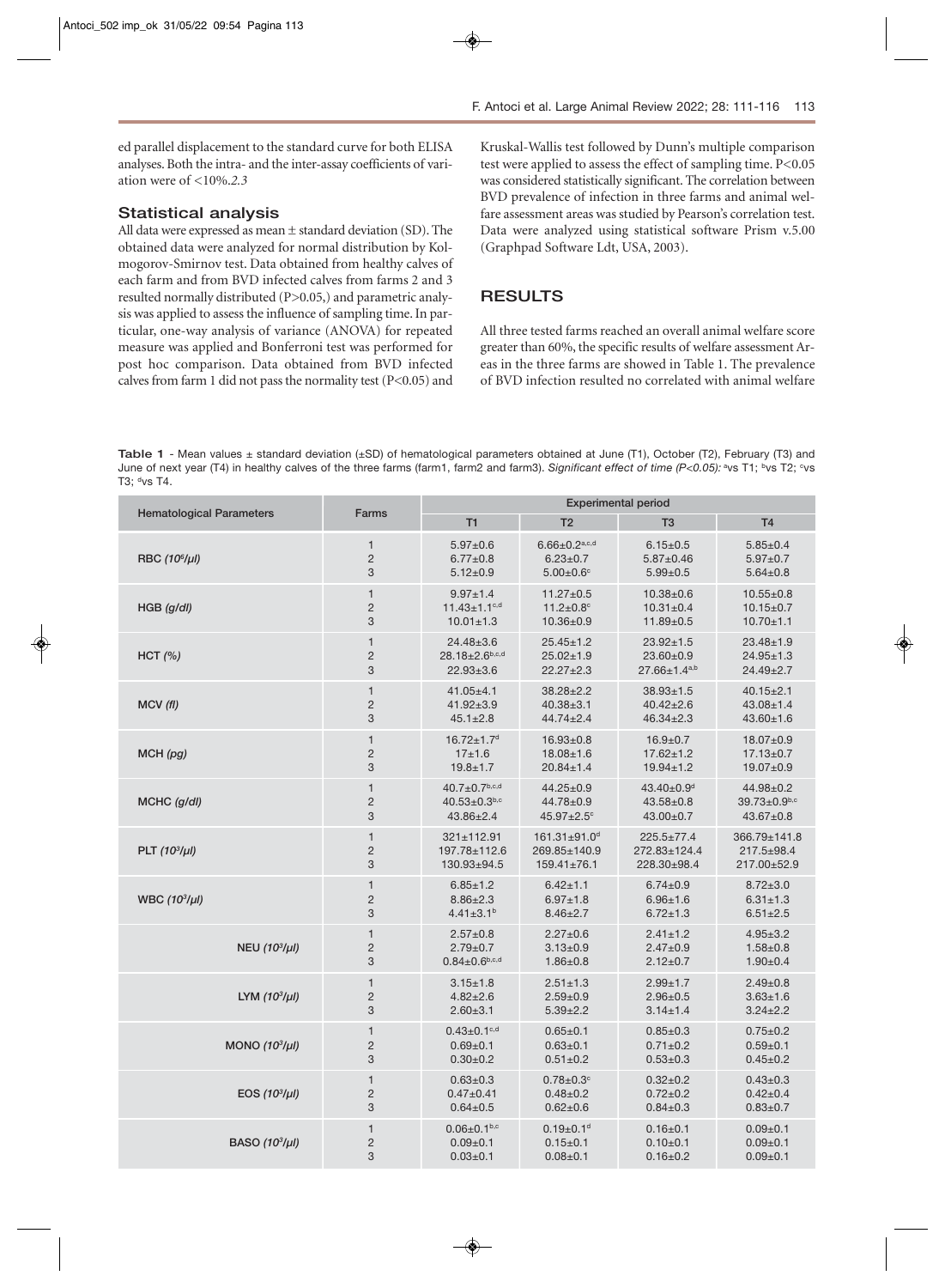

**Figure 1** - Mean values ± SD of serum cortisol obtained in June (T1), October (T2), February (T3) and June (T4) in healthy calves of the three farms.

**Table 2** - Mean values ± standard deviation (±SD) of hematological parameters obtained at June (T1), October (T2), February (T3) and June of next year (T4) in BVD infected calves of the three farms (farm1, farm2 and farm3). Significant effect of time (P<0.05): <sup>a</sup>vs T4; <sup>b</sup>vs T2;  $\circ$  vsT1.

| <b>Hematological Parameters</b> | Farms          | <b>Experimental period</b> |                              |                 |                 |  |
|---------------------------------|----------------|----------------------------|------------------------------|-----------------|-----------------|--|
|                                 |                | T1                         | T <sub>2</sub>               | T <sub>3</sub>  | <b>T4</b>       |  |
| RBC (10 <sup>6</sup> /µl)       | 1              | 6.45                       | 6.45                         | 7.06            | 7.65            |  |
|                                 | $\overline{2}$ | $5.86 \pm 1.1$             | $5.03 \pm 1.1$ <sup>a</sup>  | $5.25 \pm 0.9$  | $5.97 + 0.7$    |  |
|                                 | 3              | $5.02 \pm 1.8$             | $5.05 \pm 0.8$               | $4.15 \pm 0.5$  | $3.99 + 1.0$    |  |
| HGB (q/dl)                      | $\mathbf{1}$   | 9.87                       | 9.87                         | 9.61            | 13.4            |  |
|                                 | $\overline{2}$ | $10.34 \pm 1.2$            | $9.44 \pm 1.3$               | $9.68 + 0.9$    | $10.15 \pm 0.7$ |  |
|                                 | 3              | $10.48 \pm 1.58$           | $10.00 \pm 0.9$              | $9.2 \pm 0.1$   | $9.08 + 0.6$    |  |
| HCT (%)                         | $\mathbf{1}$   | 21.9                       | 21.9                         | 21.3            | 31.3            |  |
|                                 | $\overline{2}$ | $25.48{\pm}4.2^{b}$        | $21.04 \pm 3.8$              | $21.50 \pm 2.2$ | $24.95 \pm 1.3$ |  |
|                                 | 3              | $22.40 \pm 7.5$            | $22.05 \pm 2.5$              | $20.00 \pm 0.4$ | 19.85±0.9       |  |
| MCV(fI)                         | $\mathbf{1}$   | 34                         | 34                           | 30.2            | 40.9            |  |
|                                 | $\overline{2}$ | $43.74 \pm 3.4$            | $42.36 \pm 4.3$              | $41.42 \pm 3.6$ | $43.08 \pm 1.4$ |  |
|                                 | 3              | $44.75 \pm 1.1$            | $44.00 \pm 2.3$              | $48.65 \pm 4.3$ | $48.50 \pm 3.8$ |  |
| MCH(pg)                         | $\mathbf{1}$   | 15.3                       | 15.3                         | 13.6            | 17.6            |  |
|                                 | $\overline{2}$ | $17.84 \pm 1.6$            | $19.12 \pm 2.2^a$            | $18.68 \pm 1.7$ | $17.13 \pm 0.7$ |  |
|                                 | 3              | $21.65 \pm 4.6$            | $19.95 \pm 1.2$              | $22.40 \pm 2.3$ | $22.25 \pm 1.7$ |  |
| MCHC (g/dl)                     | $\mathbf{1}$   | 45                         | 45                           | 45.1            | 43              |  |
|                                 | $\overline{c}$ | $40.8 \pm 1.5^b$           | $45.14 \pm 2.7$ <sup>a</sup> | 44.50±1.4a,c    | $39.73 \pm 0.9$ |  |
|                                 | 3              | $48.30+9.2$                | $45.40 \pm 0.4$              | 46.10±0.6       | 45.95±0.02      |  |
| PLT $(10^3/\mu l)$              | $\mathbf{1}$   | 51.6                       | 51.6                         | 129             | 21.1            |  |
|                                 | $\overline{2}$ | 239.8±62.2                 | 338.80±125.7                 | 348.60±155.7    | 217.50±98.4     |  |
|                                 | 3              | 214.50±14.8                | 205.50±21.9                  | 181.50±55.9     | 181.35±56.4     |  |
| WBC $(10^3/\mu l)$              | $\mathbf{1}$   | 16.5                       | 16.5                         | 16.5            | 14.1            |  |
|                                 | $\overline{2}$ | $6.43 \pm 1.7$             | $6.57 \pm 1.4$               | $6.99 + 0.9$    | $6.31 \pm 1.3$  |  |
|                                 | 3              | $4.35 \pm 1.0$             | $7.63 + 0.1$                 | $8.23 \pm 0.7$  | $8.07 \pm 0.2$  |  |
| NEU $(10^3/\mu l)$              | $\mathbf{1}$   | 2.87                       | 2.87                         | 1.79            | 12.2            |  |
|                                 | $\overline{c}$ | $3.43 \pm 1.6$             | $3.18 + 1.0$                 | $3.00 + 1.6$    | $1.58 + 0.8$    |  |
|                                 | 3              | $1.25 \pm 0.3$             | $1.26 \pm 0.7$               | $1.61 \pm 0.2$  | $1.45 \pm 0.7$  |  |
| LYM $(10^3/\mu l)$              | $\mathbf{1}$   | 12.5                       | 12.5                         | 12.7            | 11.35           |  |
|                                 | $\overline{2}$ | $1.64 \pm 0.6$             | $1.86 \pm 1.04$              | $2.51 \pm 1.1$  | $3.63 + 1.6$    |  |
|                                 | 3              | $2.01 \pm 1.4$             | $4.18 + 1.9$                 | $4.17 \pm 1.9$  | $4.02 \pm 1.4$  |  |
| MONO $(10^3/\mu l)$             | $\mathbf{1}$   | 0.65                       | 0.65                         | 1.39            | 0.49            |  |
|                                 | $\overline{2}$ | $0.58 + 0.2$               | $0.91 \pm 0.7$               | $0.75 \pm 0.1$  | $0.59 + 0.1$    |  |
|                                 | 3              | $0.44 \pm 0.1$             | $0.46 \pm 0.2$               | $0.55 + 0.1$    | $0.70 + 0.1$    |  |
| EOS $(10^3/\mu l)$              | $\mathbf{1}$   | 0.08                       | 0.08                         | 0.37            | 0.002           |  |
|                                 | $\overline{2}$ | $0.73 \pm 0.3$             | $0.52 \pm 0.5$               | $0.63 + 0.7$    | $0.42 \pm 0.4$  |  |
|                                 | 3              | $0.56 + 0.1$               | $0.59 + 0.3$                 | $0.77 + 0.5$    | $0.61 + 0.1$    |  |
| BASO $(10^3/\mu l)$             | $\mathbf{1}$   | 0.41                       | 0.41                         | 0.21            | 0.07            |  |
|                                 | $\overline{2}$ | $0.05 \pm 0.1$             | $0.10+0.1$                   | $0.24 \pm 0.4$  | $0.09 + 0.1$    |  |
|                                 | 3              | $0.09 + 0.1$               | $0.09 + 0.1$                 | $0.08 + 0.1$    | $0.20 + 0.2$    |  |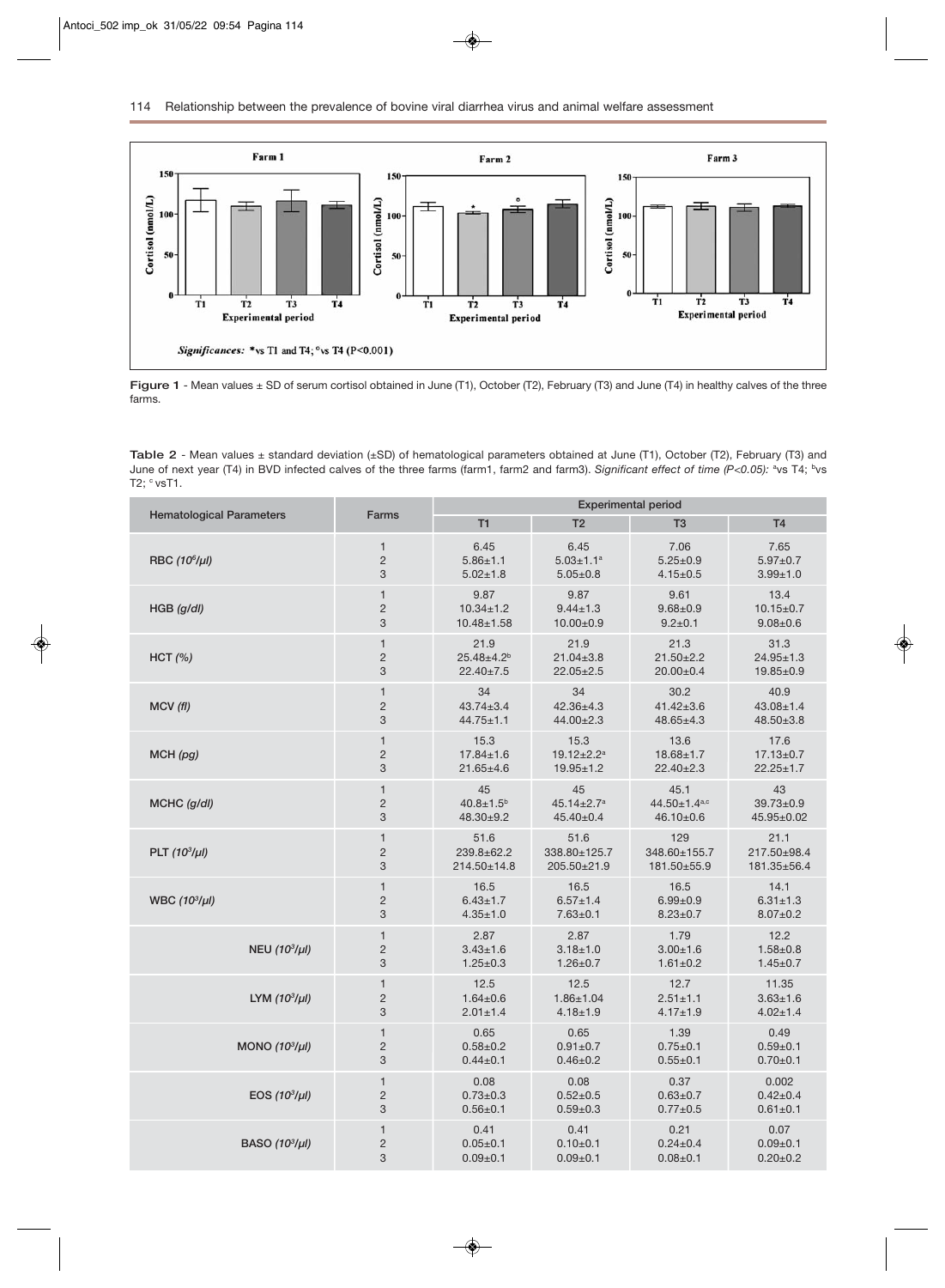

**Figure 2** - Mean values ± SD of serum cortisol obtained in June (T1), October (T2), February (T3) and June (T4) in BVD infected calves of the three farms.

assessment areas  $(P>0.05)$ . According to the statistical analysis of data serum cortisol showed unchanged values in healthy calves of farm 1 and farm 3 throughout the study period (P>0.05), whereas, the healthy calves from farm 2 showed lower cortisol values at T2 than T1 and T4 (P<0.001) and higher values at T4 than T3 (P<0.001) (Figure 1). Serum cortisol concentration showed unchanged values in BVD infected calves from all three farms (Figure 2). In Tables 1 and 2 the mean values of hematological parameters obtained from healthy and BVD infected calves throughout experimental period are reported, respectively. The WBC parameters showed no statistically significant values in healthy calves of farm 1 and farm 2 and in BVD infected calves in all studied farms (P>0.05). The NEU parameter values showed unchanged values in healthy calves of farm 1 and farm 2 and in BVD infected calves in all three studied farms (P>0.05), whereas, the healthy calves from farm 3 showed lower values at T1 than T2, T3 and T4 (P<0.001). No statistically significant changes in LYM values were observed in healthy and BVD infected calves from all the three studied farms throughout the study period (P>0.05). Healthy calves from farm 1 showed lower MONO values at T1 than T3 and T4 (P<0.001). The RBC values were higher in healthy calves from farm 1 at T2 than T1, T3 and T4 (P<0.001) and in healthy calves from farm at T3 than T2 (P<0.001). Regarding BVD infected calves from farm 2, RBC parameters showed higher values at T4 respect to T2 (P<0.05). The HGB values were higher in healthy calves from farm 2 at T1 than T3 and T4 and at T2 than T3 (P<0.001) and from farm 3 at T3 respect to T1 and T2 (P<0.001). The healthy calves from farm 2 showed higher HCT values at T1 than T2, T3 and T4 and at T4 than T3 (P<0.001) whereas the healthy calves from farm 3 showed higher values at T3 respect to T1 and T2 (P<0.001). Regarding BVD infected calves of farm 2, HCT values showed higher values at T1 than T2 (P<0.05). The MCV values showed unchanged values in healthy and BVD infected calves from all the three studied farms throughout the experimental period (P>0.05). Higher MCH values were found in healthy calves from farm 1 at T4 than T1 (P<0.001) and in BVD infected calves from farm 2 at T2 respect to T4 (P<0.001). The MCHC showed lower values in healthy calves from farm 1 showed lower values at T1 than T2, T3, T4 and at T3 respect to T4 ( $P<0.001$ ), in healthy calves from farm 2 at T1 respect to T2 and T3, and at T4 than T2 and T3 (P<0.001), in healthy calves from farm 3 at T3 than T2 (P<0.001). Regarding BVD infected calves of farm 2, MCHC

values showed higher values at T2 and T3 respect to T1 and T4 (P<0.001). Healthy calves from farm 1 showed higher PLT values at T4 than T2  $(P<0.01)$ .

#### **DISCUSSION**

According to the results of the current study the overall animal welfare score was greater than 60% in the three farms under investigation and a low prevalence of BVD infection was observed. The CReNBA's checklist represents a functional, reproducible, impartial and smart tool based on risk analysis and provides a numerical index of animal welfare, based on the data collected in each farm<sup>22</sup>. A low CReNBA checklist score may be highly correlated with a higher incidence of disease development<sup>23</sup>. Studies reported that management practices and housing system commonly influenced animal well-being and their comfort<sup>24</sup> and the biosecurity was useful to prevent the introduction of a disease agent to herds<sup>25</sup>. A good management and more controls on farms should reduce the spread of disease and increase well-being score of each animal. In this study, in healthy calves, cortisol values were higher than the values reported by Doornenbal et al.<sup>26</sup> (73±05 nmol/L). Although there was no correlation between prevalence of infection and evaluation of CReNBA checklist, the animal well-being and the factor stress were closely linked. In particular, higher cortisol concentration was observed in farm with lower overall score of animal's well-being. In healthy animals, the increase in cortisol values and the change in hematological parameters were expected for several factors, including physiological stage<sup>27</sup>, the productive attitude (beef, dairy calves) of the animal<sup>28</sup>, early separation of cow and calf<sup>29</sup>, painful procedures (dehorning, branding), social environment (overcrowding or isolation), transport and bad management conditions<sup>30</sup>. In unhealthy animals, no significant changes in serum cortisol concentration were observed. Which is in line with the result by Ganheim et al.30, which explained this as a low toxicity of the virus or the suboptimal time of blood sampling for detection of this parameter. BVDV infection can cause destruction of immunocompetent cells and impairs function of surviving cells. In acute infection, BVDV produce mild lymphopenia and no thrombocytopenia<sup>10</sup>. Subsequently, peripheral blood neutrophil, lymphocyte, and platelet counts decreased<sup>31</sup> as a result of cytotoxic products induced by virus<sup>32</sup>. Also, lymphopenia from viral infection may be partially due to stress of disease, caus